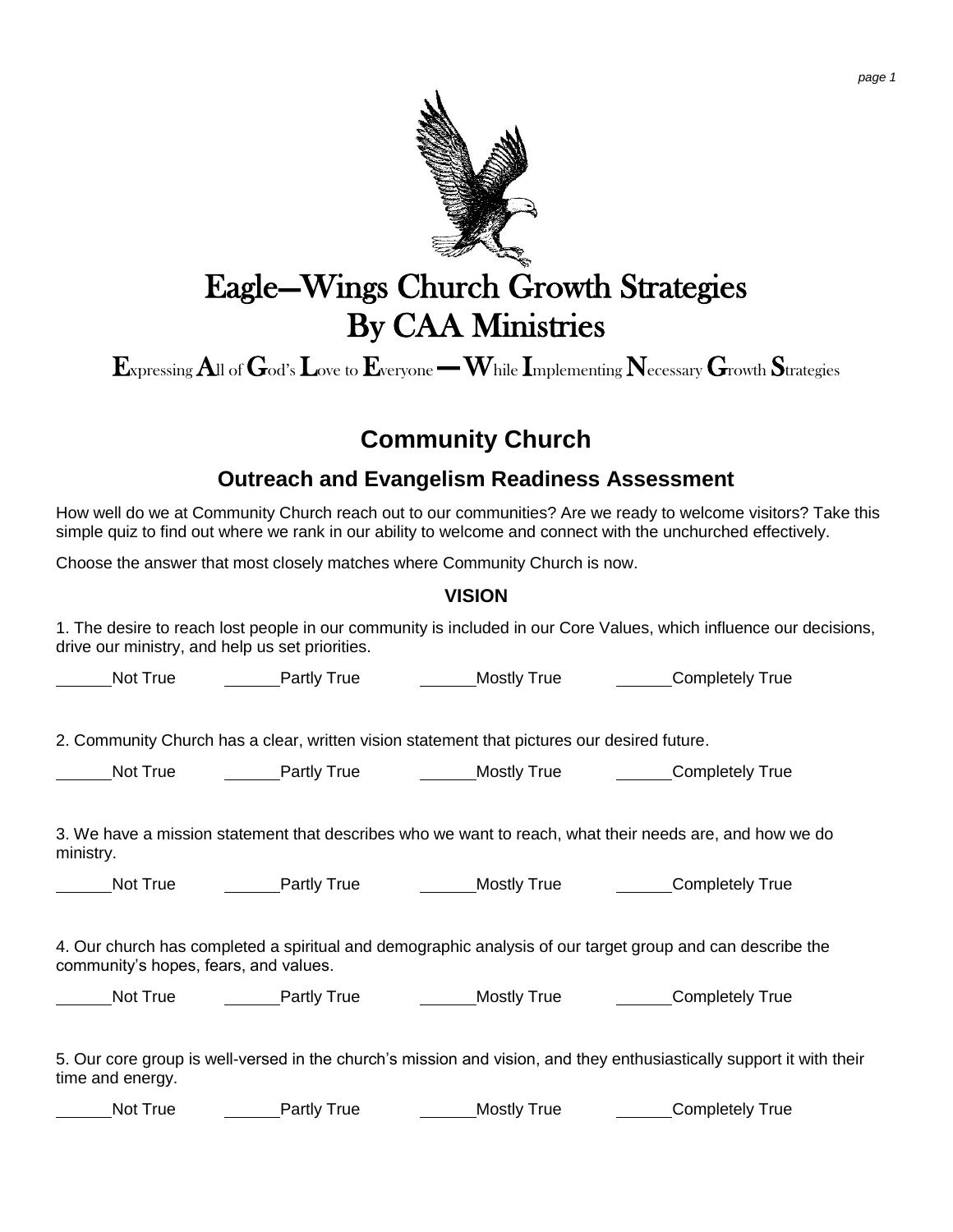## **STRATEGY**

| planed with evangelism strategies |                                                              |                                                                                                                                                                                                                                                                                                                          | 6. Our church plans outreach events such as special events, guest speakers, and topical sermon series that are pre |
|-----------------------------------|--------------------------------------------------------------|--------------------------------------------------------------------------------------------------------------------------------------------------------------------------------------------------------------------------------------------------------------------------------------------------------------------------|--------------------------------------------------------------------------------------------------------------------|
|                                   |                                                              |                                                                                                                                                                                                                                                                                                                          | Not True <b>Example 1</b> Partly True <b>Completely True Completely True</b>                                       |
|                                   |                                                              |                                                                                                                                                                                                                                                                                                                          |                                                                                                                    |
|                                   |                                                              |                                                                                                                                                                                                                                                                                                                          | 7. We have a clearly defined ministry plan that includes event promotion, personal networking, and direct mail.    |
| Not True                          |                                                              |                                                                                                                                                                                                                                                                                                                          | ________Partly True _____________Mostly True ____________Completely True                                           |
|                                   |                                                              | providing essential information about us and clear communication about our identity.                                                                                                                                                                                                                                     | 8. We have an easy-to-navigate website with its own domain name that closely matches the name of the church,       |
|                                   |                                                              |                                                                                                                                                                                                                                                                                                                          | _Not True    _______Partly True    _______Mostly True    _______Completely True                                    |
|                                   | 9. We regularly invite our target audience to church events. |                                                                                                                                                                                                                                                                                                                          |                                                                                                                    |
|                                   |                                                              |                                                                                                                                                                                                                                                                                                                          | Completely True                                                                                                    |
|                                   |                                                              | 10. Our church has a paid or volunteer outreach director overseeing an outreach ministry team.                                                                                                                                                                                                                           | Not True <b>Example 1</b> Partly True <b>Completely True Completely True</b>                                       |
| Not True                          |                                                              | 11. Our church has allocated funds for local outreach programs, events, and tools.<br><b>Example 2 Food Partly True Contract Contract Contract Contract Contract Contract Contract Contract Contract Contract Contract Contract Contract Contract Contract Contract Contract Contract Contract Contract Contract Con</b> | Completely True                                                                                                    |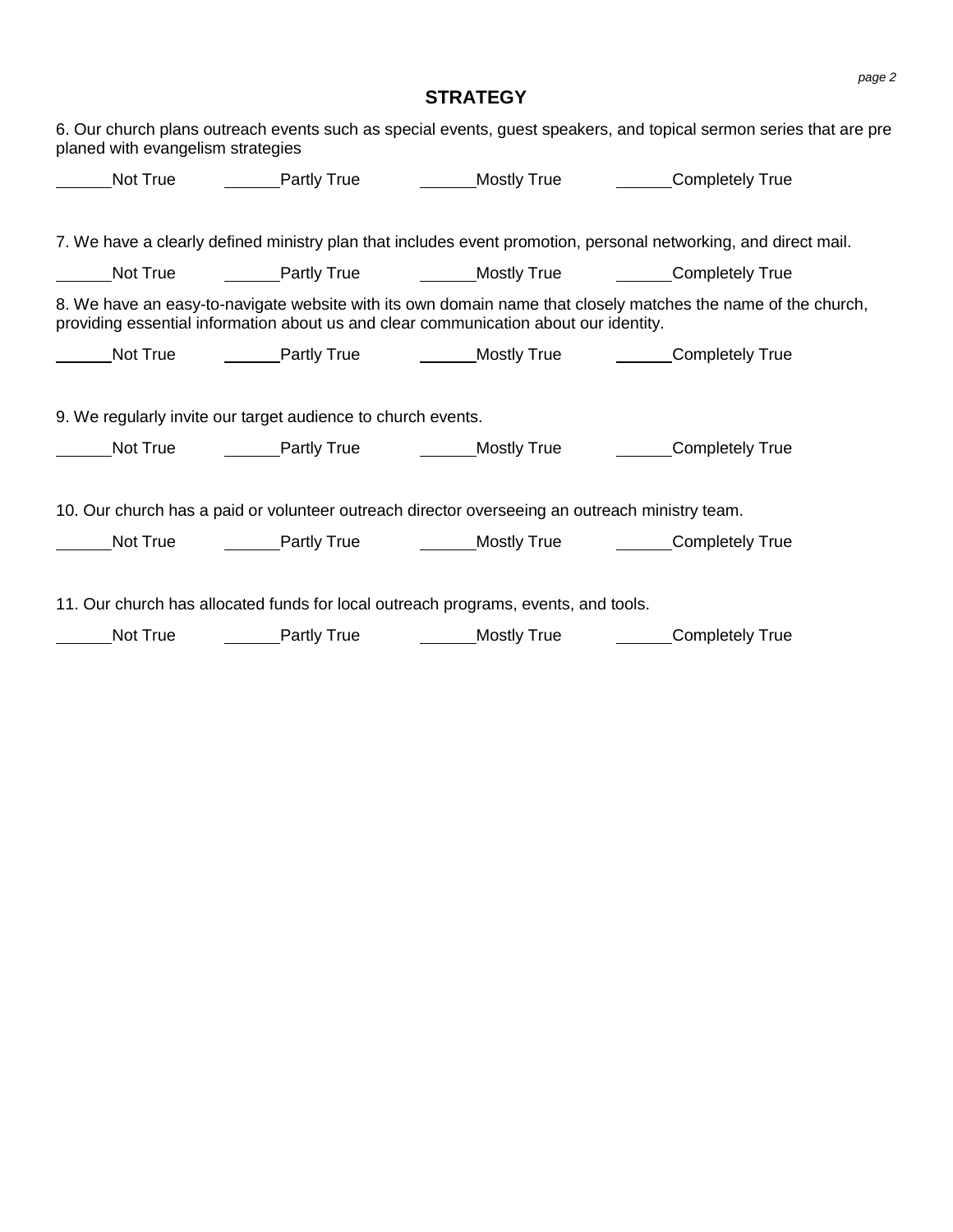| 12. Attendees of our church are greeted by trained smiling people of various ages and nationalities. |             |                                                                                                            |
|------------------------------------------------------------------------------------------------------|-------------|------------------------------------------------------------------------------------------------------------|
|                                                                                                      |             | Mostly True Mostly True Completely True Completely True                                                    |
| 13. Attendees are asked to fill out information forms.                                               |             |                                                                                                            |
|                                                                                                      |             | Mot True True Partly True True Mostly True Completely True                                                 |
| 14. Attendees are contacted after their visit by phone, letter, or thank-you card.                   |             |                                                                                                            |
|                                                                                                      |             | Mot True True Fartly True True Mostly True Completely True                                                 |
| 15. Attendees can get to know us by reading attractive and informative brochures.                    |             |                                                                                                            |
|                                                                                                      |             | ______Not True _________Partly True ___________Mostly True _________Completely True                        |
| 16. We have a plan for integrating newcomers and a team of people to implement the plan.             |             |                                                                                                            |
|                                                                                                      |             | Not True ________Partly True ____________Mostly True __________Completely True                             |
|                                                                                                      |             | 17. We provide quality childcare and Sunday school activities for children, and a youth program for teens. |
|                                                                                                      |             | Not True _________Partly True ________________Mostly True ____________Completely True                      |
| 18. We make our worship service "user friendly" for newcomers.                                       |             |                                                                                                            |
| Not True <b>Configure 1</b> Partly True                                                              | Mostly True | <b>Completely True</b>                                                                                     |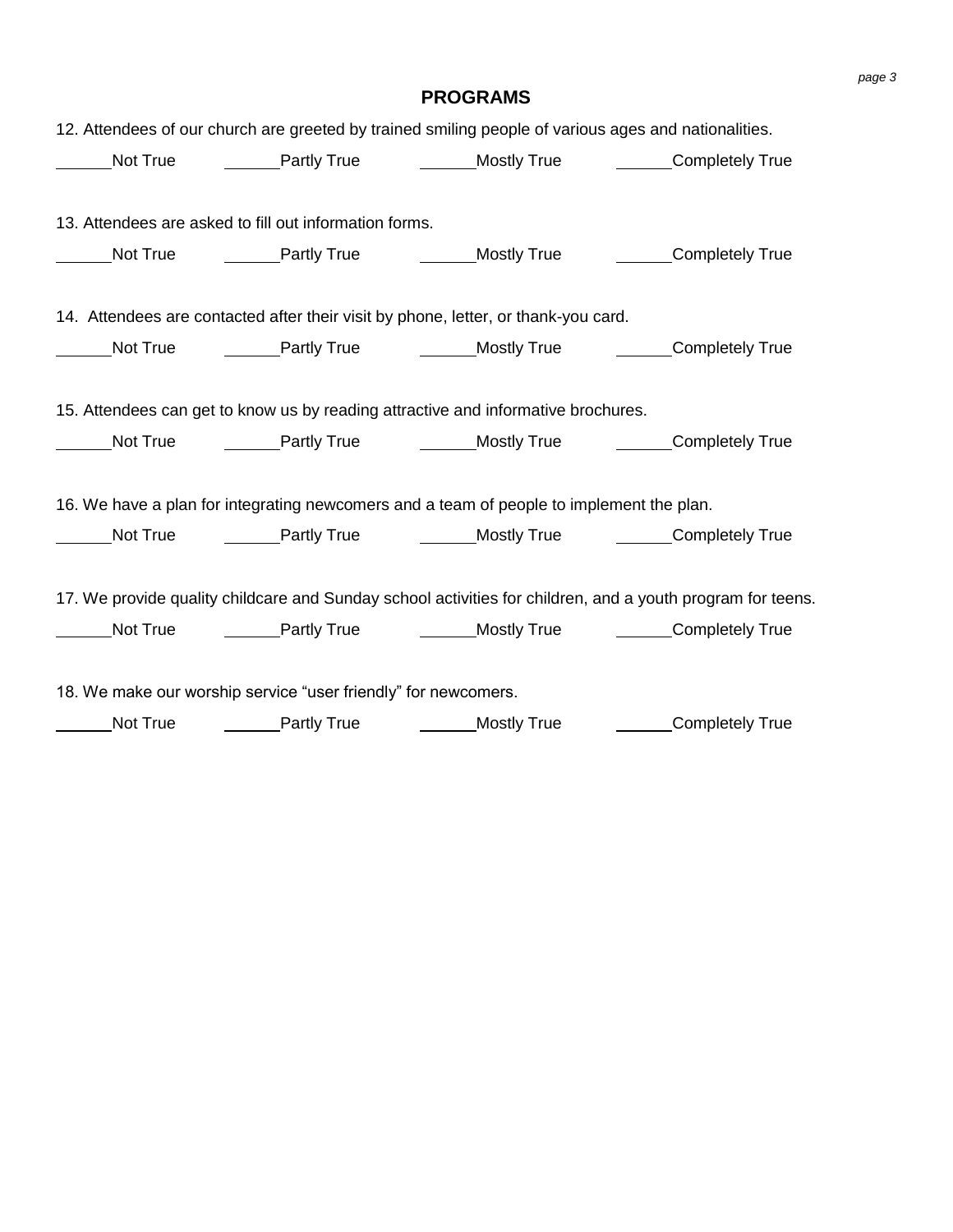## **STRUCTURE**

|          | 19. Our building is well-maintained and attractive.              |                                                                                          |                                                                                                                                                                                                                                     |
|----------|------------------------------------------------------------------|------------------------------------------------------------------------------------------|-------------------------------------------------------------------------------------------------------------------------------------------------------------------------------------------------------------------------------------|
|          | Not True <b>Deta</b> Partly True                                 | Mostly True                                                                              | Completely True                                                                                                                                                                                                                     |
|          | 20. Our entrance is visible from the street and well-marked.     |                                                                                          |                                                                                                                                                                                                                                     |
|          | Not True <b>Not True</b> Partly True <b>Not True</b> Mostly True |                                                                                          | <b>Completely True</b>                                                                                                                                                                                                              |
|          | 21. We have designated parking for visitors.                     |                                                                                          |                                                                                                                                                                                                                                     |
|          |                                                                  | Not True <b>Deal</b> Partly True <b>Contains Container Contains And True</b> Mostly True | Completely True                                                                                                                                                                                                                     |
|          |                                                                  |                                                                                          | 22. We have an information booth or table where attendees can learn more about our church and programs.                                                                                                                             |
| Not True |                                                                  |                                                                                          | <b>Example 1</b> Partly True <b>Mostly True Completely True</b>                                                                                                                                                                     |
|          |                                                                  |                                                                                          | 23. Our Sunday School leadership structure is designed to facilitate our church's outreach and evangelism efforts by<br>demonstrating a clear priority to outreach, evangelism, and class organizational commitment and dedication. |
| Not True |                                                                  |                                                                                          | <b>EXAMPLE Partly True</b> True Mostly True <b>Completely True</b>                                                                                                                                                                  |
|          |                                                                  |                                                                                          | 24. Our outreach team has a budget for advertising, direct mail and other tools and can easily access the funds.                                                                                                                    |
| Not True | <b>Example 2</b> Partly True <b>CONFING 2</b> Mostly True        |                                                                                          | Completely True                                                                                                                                                                                                                     |